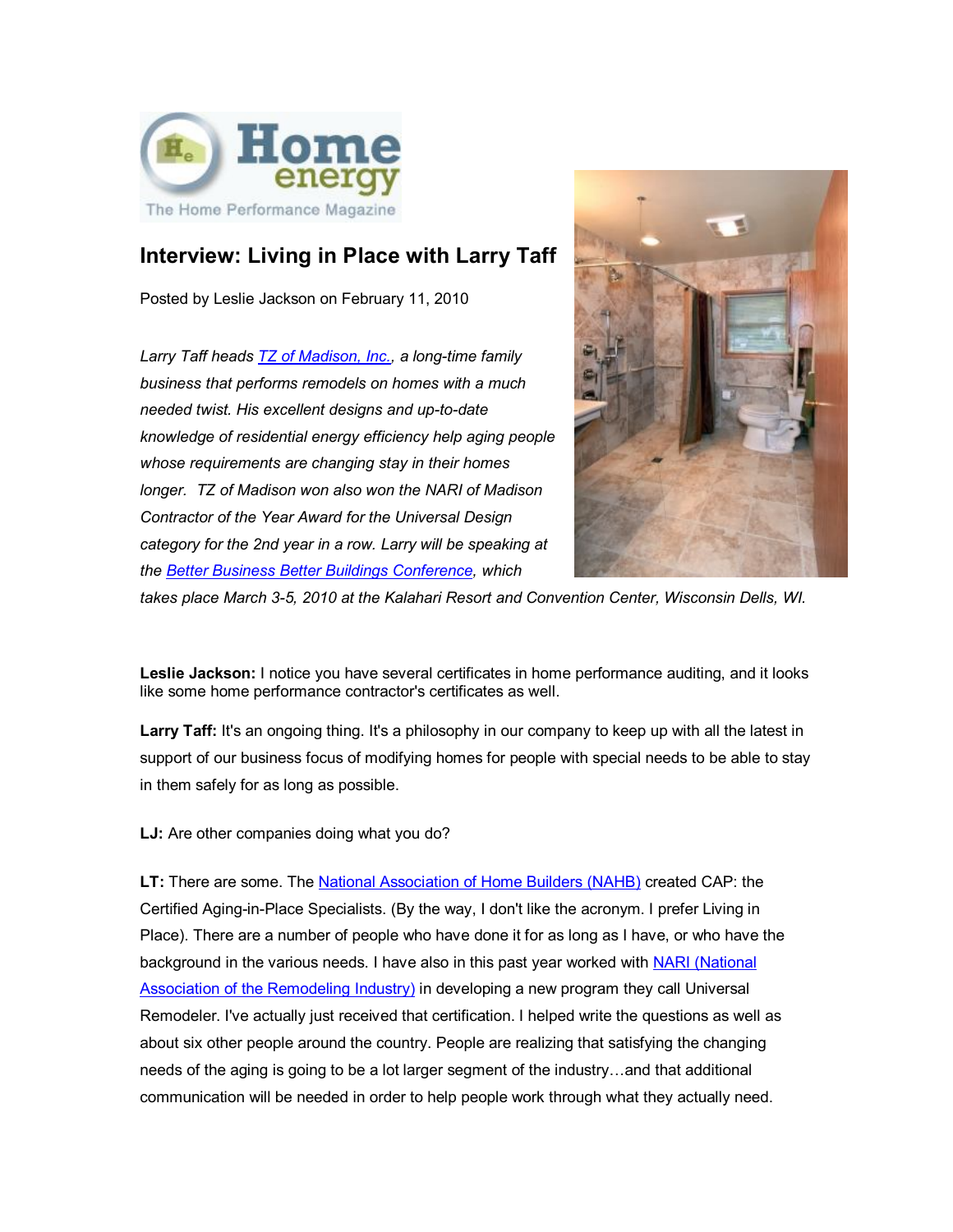**LJ:** How are you seeing your clientele change? I'm imagining sometimes they teach you something, sometimes you teach them something. Are you seeing their attitudes and things that they ask you for changing over the years?

**LT:** Madison is kind of a unique market in that most people are fairly well educated and have access to the internet. So I think most of the time they have more education on specific products than I have, because I don't have tome to research every particular product. But I try to bring them our broad knowledge of the whole building envelope and give them my experience in what we've done to all parts of the home.

**LJ:** And are they concerned mostly about comfort or expense or beauty? What are their priorities?

**LT:** In this market, the words I use are functionality and cost. We do everything from a simple window replacement to whole home remodels.

As an example we had a couple…They moved into the new home and they had a laundry room/mudroom that was very small and they wanted to make it larger…We drew the plans up and it was like \$20,000…They didn't want to do that, and asked us if there was any way we could just get the laundry room upstairs…Looking at the options that included just getting a stacked washer-dryer, which gained them energy credits, and having their laundry closer to where they needed it, (saving them trips up and down the stairs), they decided to turn a third bedroom into a laundry room and take the machine out of their mudroom, making it larger. It's an example of energy efficiency and also the adaptability for somebody with special needs.

**LJ:** This kind of adaptation is helping some people to stay with their families longer.

**LT:** We just did a bathroom for a gal whose mother has been in a limited care facility for two years. She has some health issues and alzheimers. She was afraid she wasn't getting the care she really needed … When the daughter visited the rest home, there were hornets buzzing around her and she said, "That's it I'm going to move her back to my house." We installed a ramp so she could have zero steps going into the house and the mother is living at home now with the daughter… She has staff come in to be with her during the day…It also frees up some of her time because she isn't going back and forth. That's an example of sharing under a single household, as well.

**LJ:** That's a lovely model. I hope to see more of that, especially when someone is at the age to be between facilities: To need more support than living alone, but not as much support as a fullcare facility.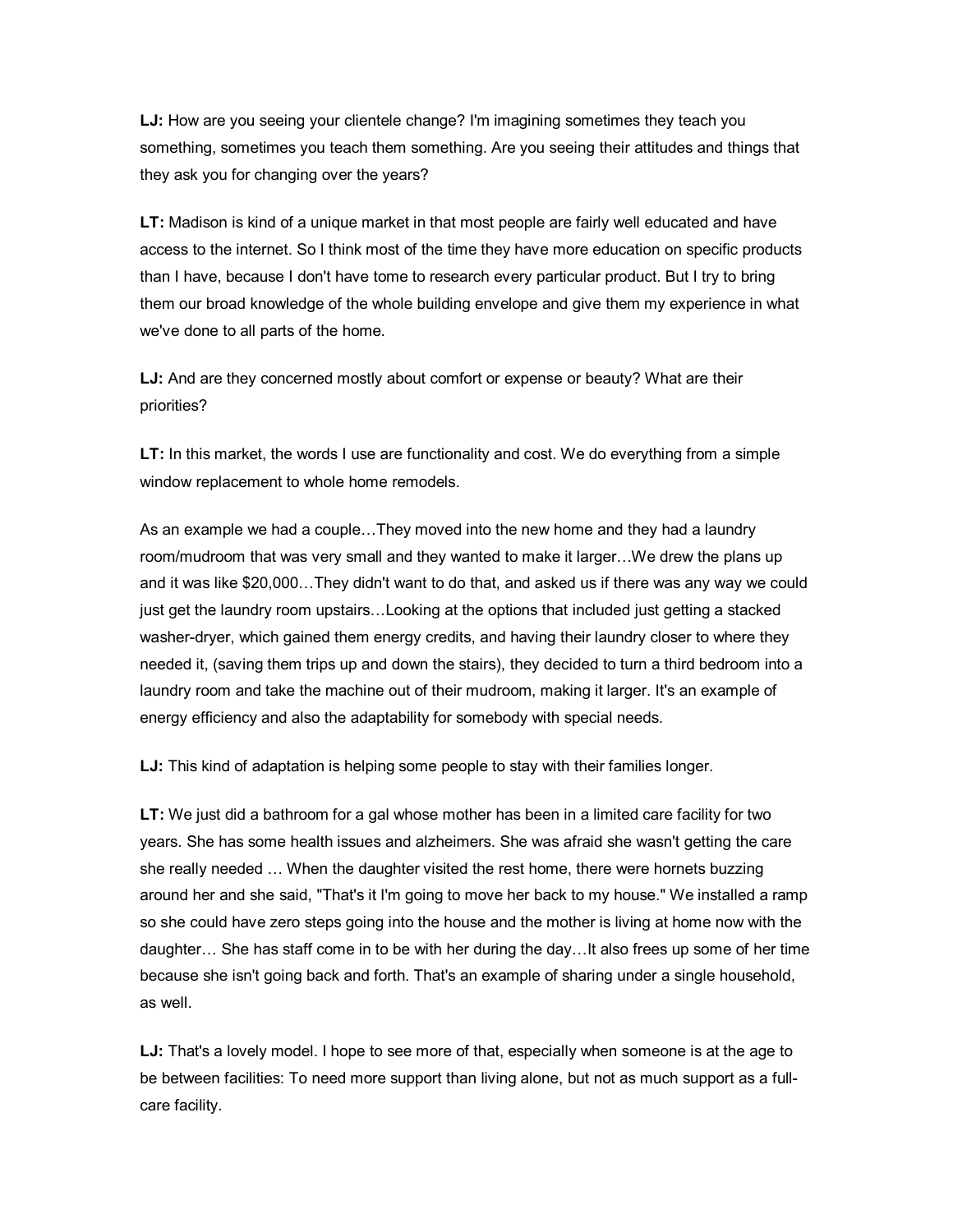**LT:** That happens most of the time. I can give many other stories like that. We won a project last year with NARI for a woman whose kitchen we modified so she could use it. She was in a wheelchair. She taught out of her home as a tutor and she loved to cook, but she has not been able to use the kitchen. We came in and modified it extensively so that now, she can.

There was another project like that…A person with MS for almost 24 years. She fell down and broke her ankle, but she couldn't go back home because her bath wasn't accessible. After we made it livable for her by widening doorways and installing rails etc, we figure that if she was able to stay in the home for 3 months it would pay for itself.

**LJ:** And people stay healthier longer, it seems, if they can stay in their own homes, and be with their own families.

**LT:** Especially if there's dementia and other issues like that, but if they are taken out of their homes and put into a strange facility that can be the last straw for their health.

LJ: When you go and speak at these conferences, is the focus this work that you do?

**LT:** It depends on what the audience is. I've given talks about this to the general public and the focus is more on the simple things you can do. In the presentation that I'm giving, I'm trying to explain to them why this is going to be much more a part of the market and what some of the things are they have to be aware of…It takes a lot more communication and time to work with clients with special needs. A lot of times, in the older generations, people would rather fall down than admit that they need grab bars, for example. It can be up to the contractor to think about and introduce safety issues, not just to the homeowner, but to their families, caregivers, or legal counsel, whoever may be helping out. You really need to know who the decision makers are.

…I've done enough of them that I know what the typical issues are going to be. If they have MS as an example and they know that that's going to be debilitating…and they can transfer from a bed to a commode by themselves now, but maybe three years from now they aren't going to be able to.

Also that's a part of universal design is what can we do, when you modify a bathroom that it doesn't feel so sterile, that the grab bars don't put off the children, friends and caretakers who visit the house.

Also, making the public aware of the inevitable changes we go through and our changing needs in a home, I have put on seminars for the Madison board of realtors…I made them sit half of the seminar on a wheelchair to get a first hand experience if what I'm talking about.